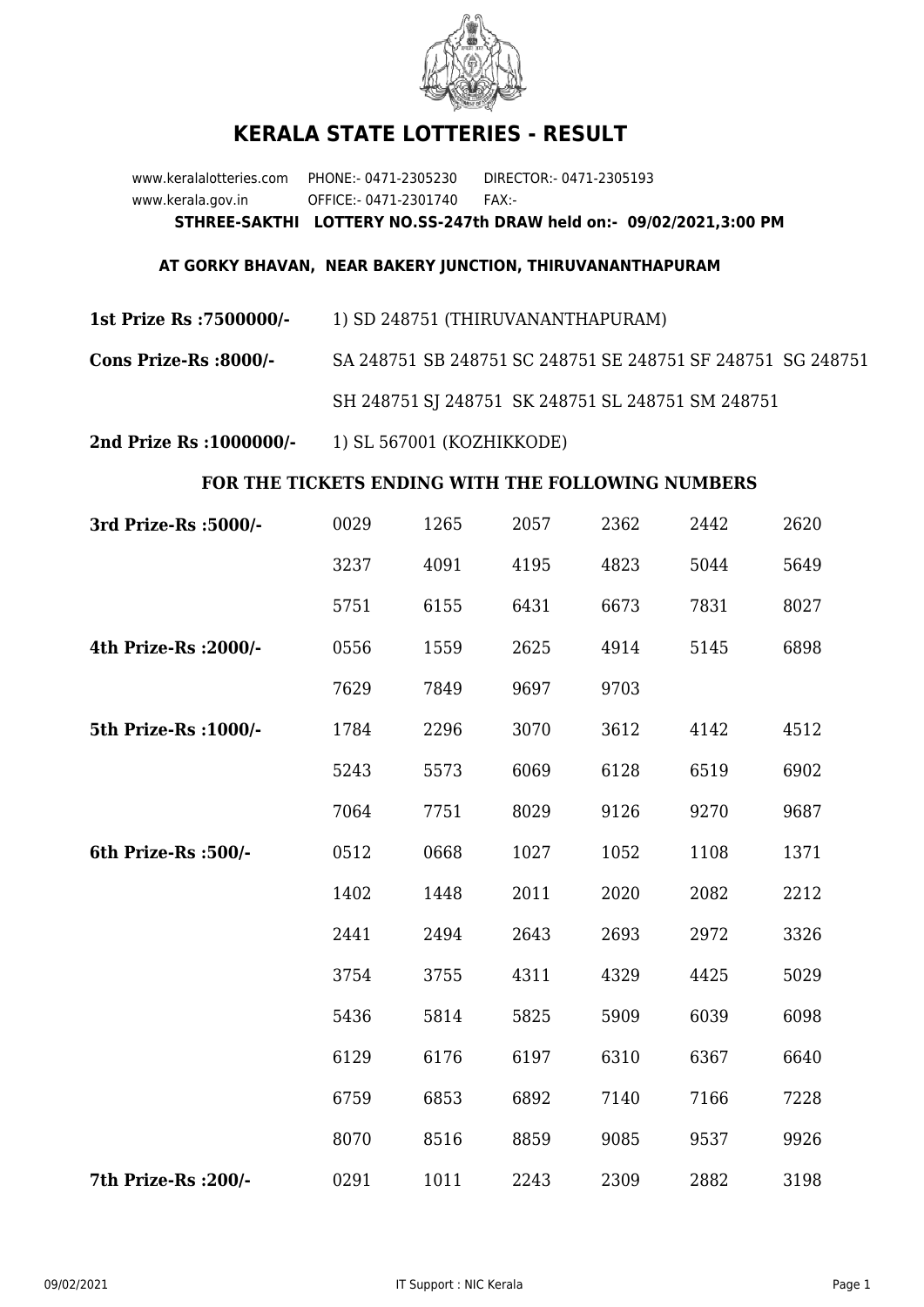|                     | 3605 | 3725 | 3907 | 3970 | 4251 | 4280 |
|---------------------|------|------|------|------|------|------|
|                     | 4883 | 5174 | 5182 | 5319 | 5719 | 5983 |
|                     | 6082 | 6604 | 6846 | 6855 | 7116 | 7212 |
|                     | 7371 | 7435 | 7555 | 7649 | 7803 | 7840 |
|                     | 7937 | 7941 | 8209 | 8210 | 8297 | 8467 |
|                     | 8738 | 9072 | 9152 | 9250 | 9282 | 9341 |
|                     | 9530 | 9564 | 9771 |      |      |      |
| 8th Prize-Rs :100/- | 0150 | 0184 | 0348 | 0376 | 0430 | 0438 |
|                     | 0518 | 0831 | 0899 | 0920 | 1061 | 1080 |
|                     | 1087 | 1135 | 1148 | 1159 | 1243 | 1347 |
|                     | 1409 | 1507 | 1616 | 1671 | 1726 | 1780 |
|                     | 1825 | 1869 | 1892 | 1895 | 1911 | 2180 |
|                     | 2205 | 2245 | 2297 | 2301 | 2406 | 2467 |
|                     | 2585 | 2599 | 2606 | 2678 | 2758 | 2817 |
|                     | 2949 | 3056 | 3187 | 3336 | 3370 | 3381 |
|                     | 3402 | 3584 | 3602 | 3662 | 3677 | 3794 |
|                     | 3952 | 4013 | 4080 | 4085 | 4302 | 4314 |
|                     | 4382 | 4402 | 4462 | 4704 | 4730 | 4834 |
|                     | 4887 | 4953 | 4984 | 5195 | 5237 | 5280 |
|                     | 5454 | 5462 | 5527 | 5544 | 5567 | 5574 |
|                     | 5575 | 5851 | 5852 | 5867 | 5994 | 6242 |
|                     | 6291 | 6301 | 6315 | 6446 | 6447 | 6455 |
|                     | 6601 | 6621 | 6746 | 6762 | 7000 | 7053 |
|                     | 7058 | 7155 | 7362 | 7430 | 7524 | 7568 |
|                     | 7879 | 7908 | 8114 | 8173 | 8652 | 8795 |
|                     | 8908 | 9108 | 9168 | 9200 | 9220 | 9241 |
|                     | 9411 | 9491 | 9499 | 9660 | 9829 | 9902 |

 The prize winners are advised to verify the winning numbers with the results published in the Kerala Government Gazatte and surrender the winning tickets within 30 days.